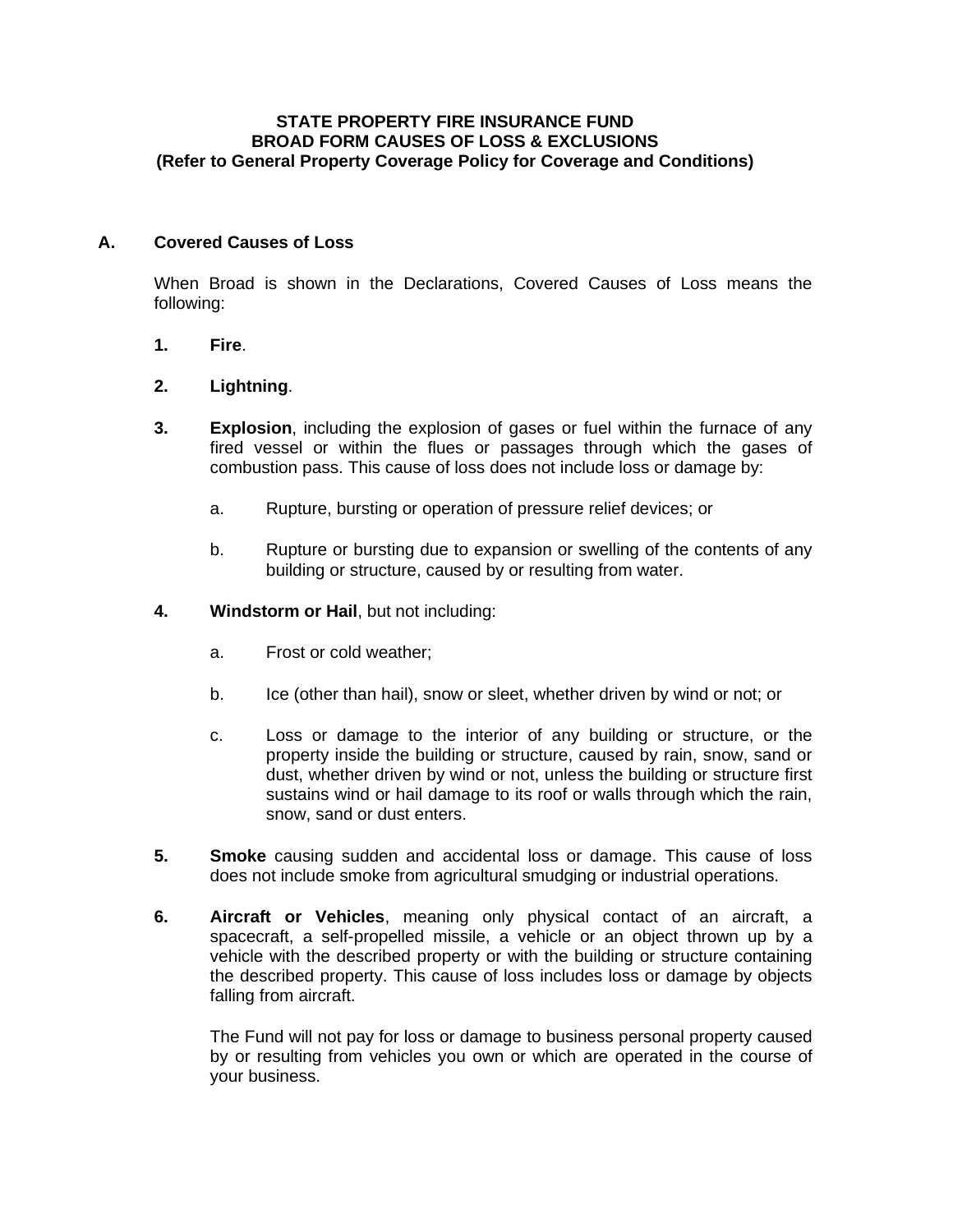- **7. Riot or Civil Commotion**, including:
	- a. Acts of striking employees while occupying the described premises; and
	- b. Looting occurring at the time and place of a riot or civil commotion.
- **8. Vandalism**, meaning willful and malicious damage to, or destruction of, the described property.

The Fund will not pay for loss or damage caused by or resulting from theft, except for building damage caused by the breaking in or exiting of burglars.

**9. Sprinkler Leakage**, meaning leakage or discharge of any substance from an Automatic Sprinkler System, including collapse of a tank that is part of the system.

If the building or structure containing the Automatic Sprinkler System is Covered Property, the Fund will also pay the cost to:

- a. Repair or replace damaged parts of the Automatic Sprinkler System if the damage:
	- (1) Results in sprinkler leakage; or
	- (2) Is directly caused by freezing.
- b. Tear out and replace any part of the building or structure to repair damage to the Automatic Sprinkler System that has resulted in sprinkler leakage.

Automatic Sprinkler System means:

- (1) Any automatic fire protective or extinguishing system, including connected:
	- (a) Sprinklers and discharge nozzles;
	- (b) Ducts, pipes, valves and fittings;
	- (c) Tanks, their component parts and supports; and
	- (d) Pumps and private fire protection mains.
- (2) When supplied from an automatic fire protective system:
	- (a) Non-automatic fire protective systems; and
	- (b) Hydrants, standpipes and outlets.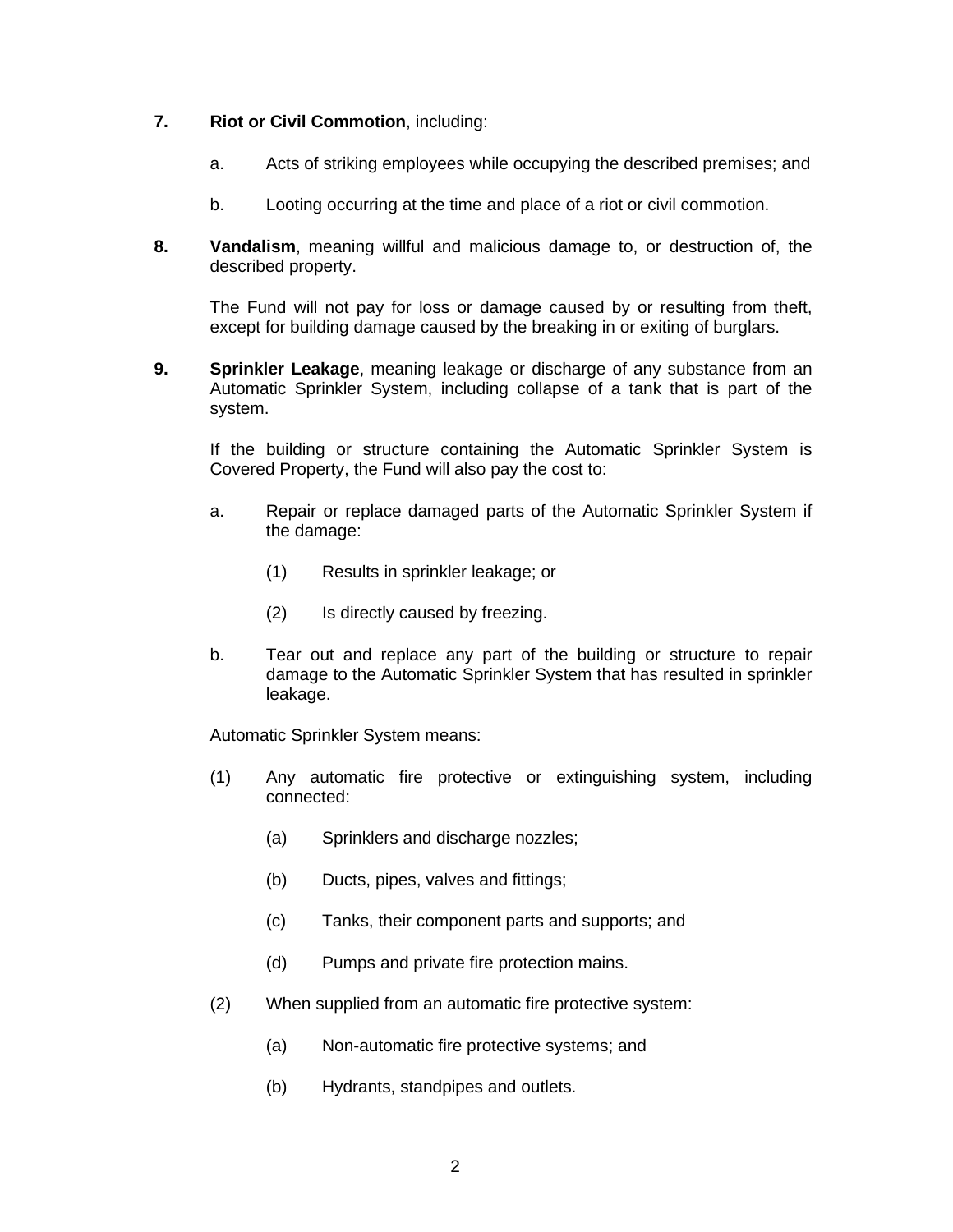- **10. Sinkhole Collapse**, meaning loss or damage caused by the sudden sinking or collapse of land into underground empty spaces created by the action of water on limestone or dolomite. This cause of loss does not include:
	- a. The cost of filling sinkholes; or
	- b. Sinking or collapse of land into man-made underground cavities.
- **11. Volcanic Action**, meaning direct loss or damage resulting from the eruption of a volcano when the loss or damage is caused by:
	- a. Airborne volcanic blast or airborne shock waves;
	- b. Ash, dust or particulate matter; or
	- c. Lava flow.

All volcanic eruptions that occur within any 168-hour period will constitute a single occurrence.

This cause of loss does not include the cost to remove ash, dust or particulate matter that does not cause direct physical loss or damage to the described property.

### **12. Falling Objects**

But the Fund will not pay for loss or damage to:

- a. Personal property in the open; or
- b. The interior of a building or structure, or property inside a building or structure, unless the roof or an outside wall of the building or structure is first damaged by a falling object.

# **13. Weight of Snow, Ice or Sleet**

But the Fund will not pay for loss or damage to personal property outside of buildings or structures.

#### **14. Water Damage**

a. Water Damage, meaning accidental discharge or leakage of water or steam as the direct result of the breaking apart or cracking of a plumbing, heating, air conditioning or other system or appliance, that is located on the described premises and contains water or steam.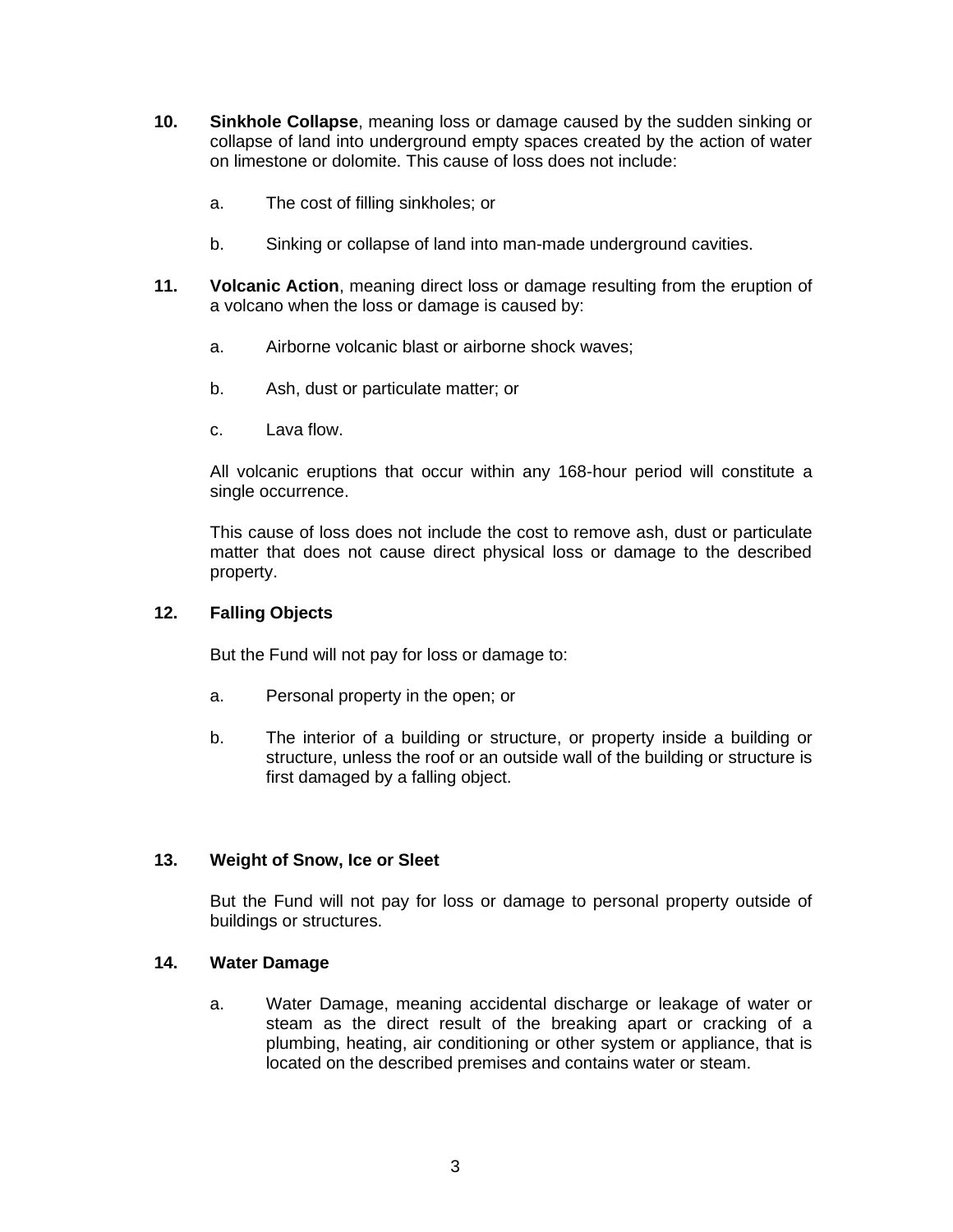However, Water Damage does not include:

- (1) Discharge or leakage from:
	- (a) An Automatic Sprinkler System;
	- (b) A sump or related equipment and parts, including overflow due to sump pump failure or excessive volume of water; or
	- (c) Roof drains, gutters, downspouts or similar fixtures or equipment.
- (2) The cost to repair any defect that caused the loss or damage;
- (3) Loss or damage caused by or resulting from continuous or repeated seepage or leakage of water, or the presence or condensation of humidity, moisture or vapor, that occurs over a period of 14 days or more; or
- (4) Loss or damage caused by or resulting from freezing, unless:
	- (a) You do your best to maintain heat in the building or structure; or
	- (b) You drain the equipment and shut off the water supply if the heat is not maintained.
- b. If coverage applies subject to a. above, and the building or structure containing the system or appliance is Covered Property, the Fund will also pay the cost to tear out and replace any part of the building or structure to repair damage to the system or appliance from which the water or steam escapes. But the Fund will not pay the cost to repair any defect that caused the loss or damage.

### **B**. **Exclusions**

1. The Fund will not pay for loss or damage caused directly or indirectly by any of the following. Such loss or damage is excluded regardless of any other cause or event that contributes concurrently or in any sequence to the loss.

#### **a. Ordinance or Law**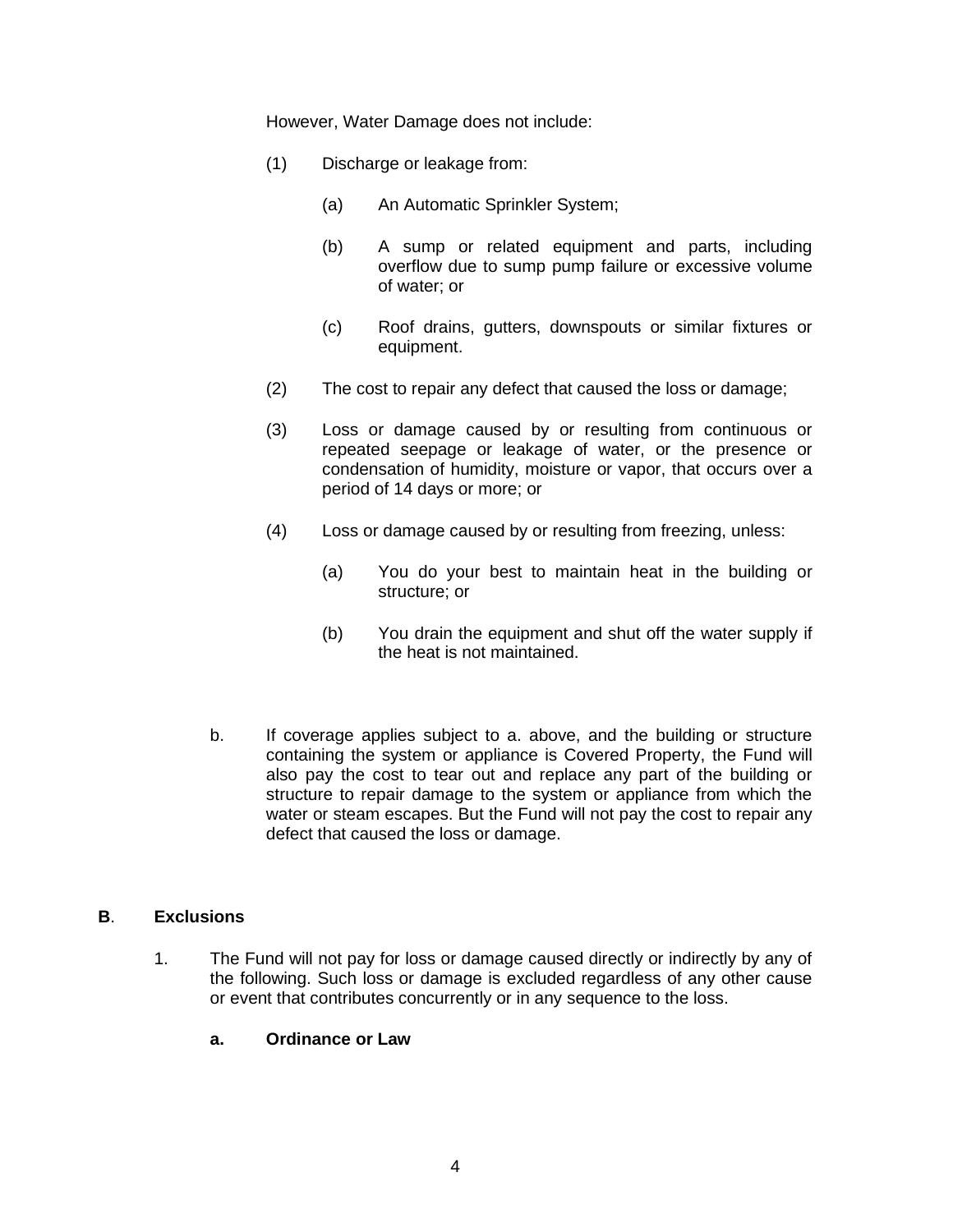The enforcement of any ordinance or law:

- (1) Regulating the construction, use or repair of any property; or
- (2) Requiring the tearing down of any property including the cost of removing its debris.

This exclusion, Ordinance or Law, applies whether the loss results from:

- (1) An ordinance or law that is enforced even if the property has not been damaged; or
- (2) The increased costs incurred to comply with an ordinance or law in the course of construction, repair, renovation, remodeling or demolition of property, or removal of its debris, following a physical loss to that property.

# **b. Earth Movement**

- (1) Earthquake, including any earth sinking, rising or shifting related to such event;
- (2) Landslide, including any earth sinking, rising or shifting related to such event;
- (3) Mine subsidence, meaning subsidence of a man-made mine, whether or not mining activity has ceased;
- (4) Earth sinking (other than sinkhole collapse), rising or shifting including soil conditions which cause settling, cracking or other disarrangement of foundations or other parts of realty. Soil conditions include contraction, expansion, freezing, thawing, erosion, improperly compacted soil and the action of water under the ground surface.

But if Earth Movement, as described in **b.(1)** through **(4)** above, results in fire or explosion, the Fund will pay for the loss or damage caused by that fire or explosion.

(5) Volcanic eruption, explosion or effusion. But if volcanic eruption, explosion or effusion results in fire, building glass breakage or Volcanic Action, the Fund will pay for the loss or damage caused by that fire, building glass breakage or Volcanic Action.

# **c**. **Governmental Action**

Seizure or destruction of property by order of governmental authority.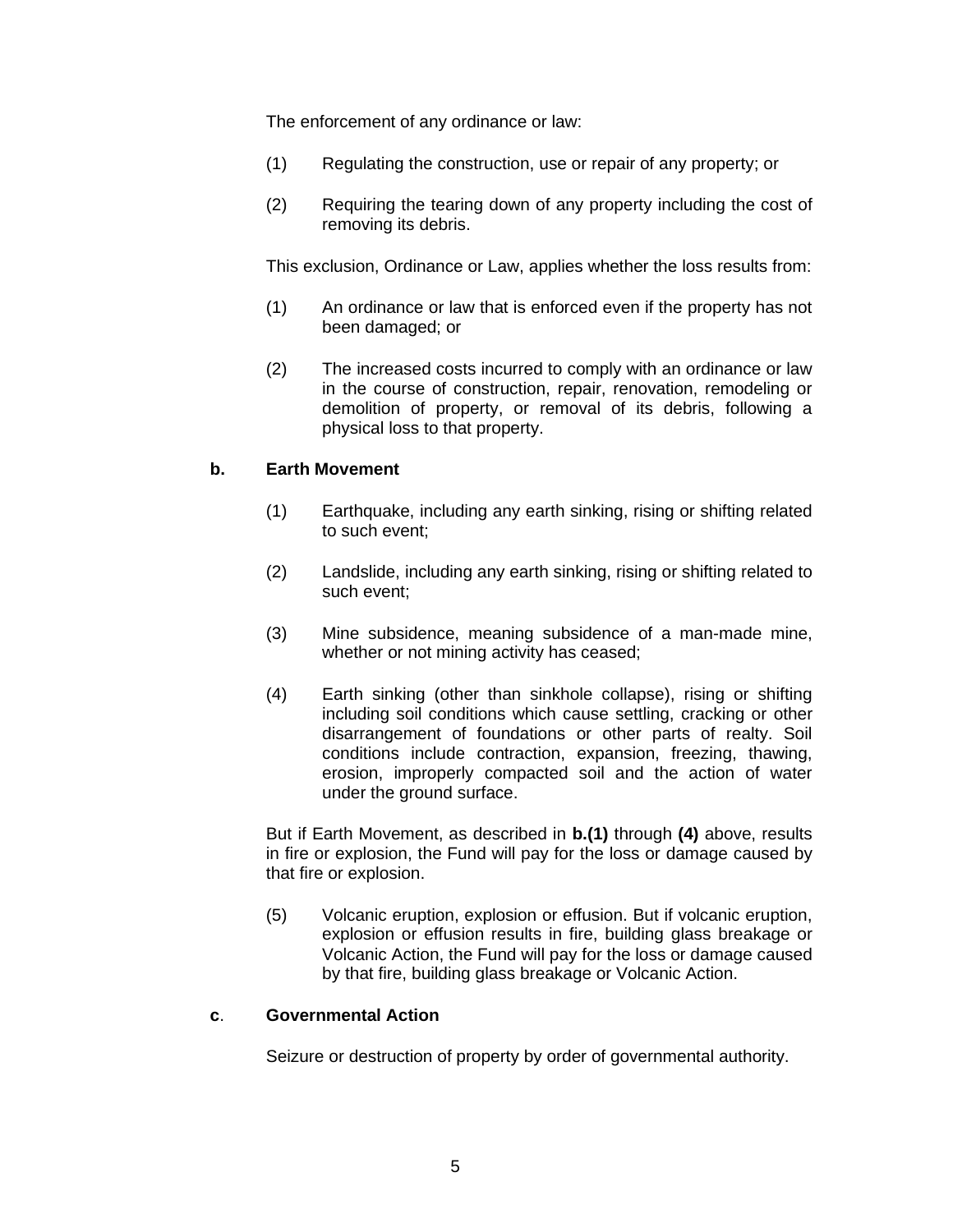But the Fund will pay for loss or damage caused by or resulting from acts of destruction ordered by governmental authority and taken at the time of a fire to prevent its spread, if the fire would be covered under this Coverage Part.

### **d. Nuclear Hazard**

Nuclear reaction or radiation, or radioactive contamination, however caused.

But if nuclear reaction or radiation, or radioactive contamination, results in fire, the Fund will pay for the loss or damage caused by that fire.

### **e. Utility Services**

The failure of power or other utility service supplied to the described premises, however caused, if the failure occurs away from the described premises. Failure includes lack of sufficient capacity and reduction in supply.

But if the failure of power or other utility service results in a Covered Cause of Loss, the Fund will pay for the loss or damage caused by that Covered Cause of Loss.

This exclusion does not apply to the Business Income coverage or to Extra Expense coverage. Instead, the Special Exclusion in Paragraph **B.3.a.(1)** applies to these coverages.

# **f. War and Military Action**

- (1) War, including undeclared or civil war;
- (2) Warlike action by a military force, including action in hindering or defending against an actual or expected attack, by any government, sovereign or other authority using military personnel or other agents; or
- (3) Insurrection, rebellion, revolution, usurped power, or action taken by governmental authority in hindering or defending against any of these.

### **g. Water**

- (1) Flood, surface water, waves, tides, tidal waves, overflow of any body of water, or their spray, all whether driven by wind or not;
- (2) Mudslide or mudflow;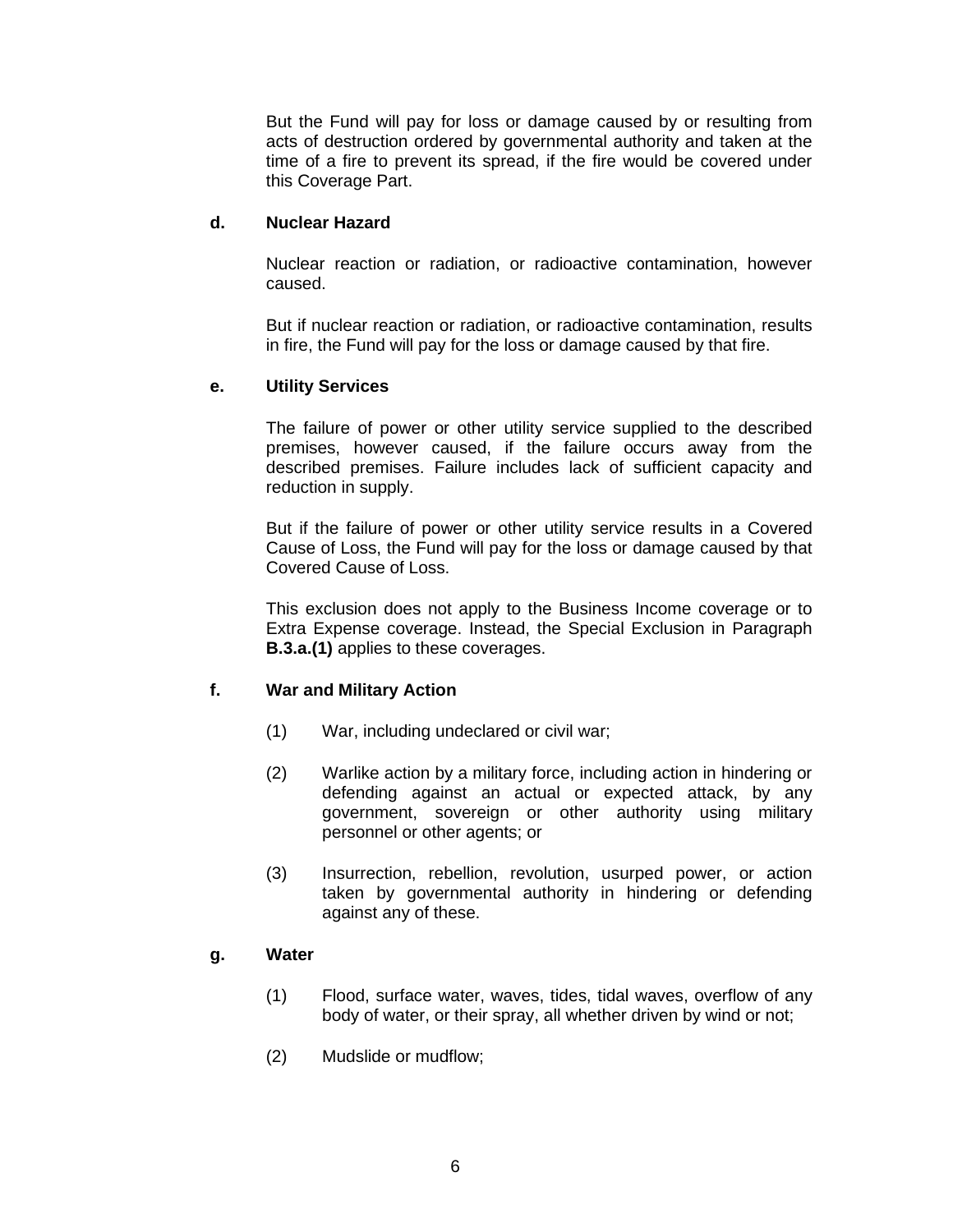- (3) Water that backs up or overflows from a sewer, drain or sump; or
- (4) Water under the ground surface pressing on, or flowing or seeping through:
	- (a) Foundations, walls, floors or paved surfaces;
	- (b) Basements, whether paved or not; or
	- (c) Doors, windows or other openings.

But if Water, as described in **g.(1)** through **g.(4)** above, results in fire, explosion or sprinkler leakage, the Fund will pay for the loss or damage caused by that fire, explosion or sprinkler leakage.

### **h. "Fungus", Wet Rot, Dry Rot and Bacteria**

Presence, growth, proliferation, spread or any activity of "fungus", wet or dry rot or bacteria.

But if "fungus", wet or dry rot or bacteria results in a Covered Cause of Loss, the Fund will pay for the loss or damage caused by that Covered Cause of Loss.

This exclusion does not apply when "fungus", wet or dry rot or bacteria results from fire or lightning; or

Exclusions **B.1.a.** through **B.1.h.** apply whether or not the loss event results in widespread damage or affects a substantial area.

- 2. The Fund will not pay for loss or damage caused by or resulting from:
	- a. Artificially generated electrical current, including electric arcing, that disturbs electrical devices, appliances or wires. But if artificially generated electrical current results in fire, the Fund will pay for the loss or damage caused by that fire.
	- b. Explosion of steam boilers, steam pipes, steam engines or steam turbines owned or leased by you, or operated under your control.

But if explosion of steam boilers, steam pipes, steam engines or steam turbines results in fire or combustion explosion, the Fund will pay for the loss or damage caused by that fire or combustion explosion.

c. Mechanical breakdown, including rupture or bursting caused by centrifugal force.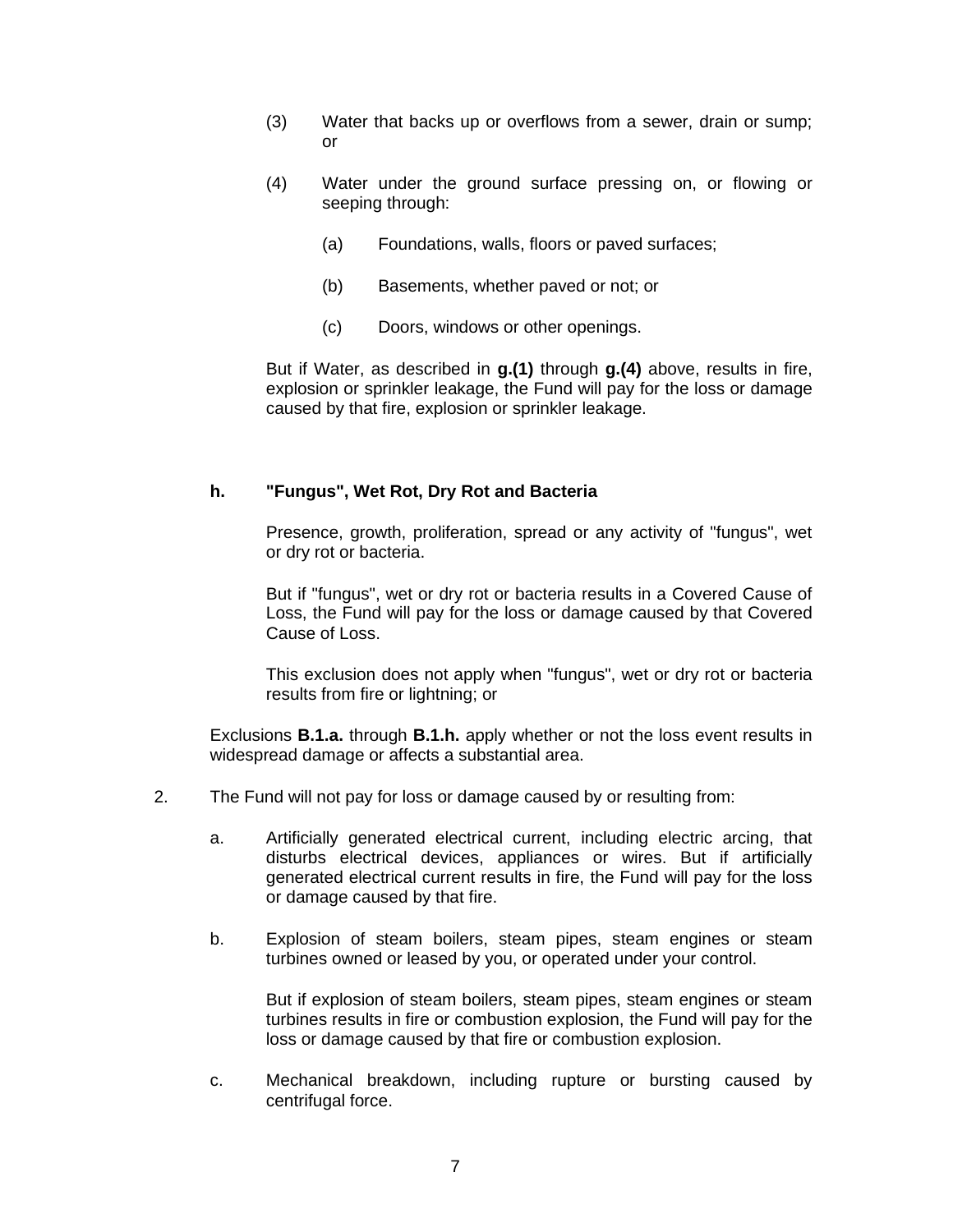But if mechanical breakdown results in a Covered Cause of Loss, the Fund will pay for the loss or damage caused by that Covered Cause of Loss.

d. Neglect of an insured to use all reasonable means to save and preserve property from further damage at and after the time of loss.

#### **3. Special Exclusions**

The following provisions apply only to the specified Coverage Forms.

#### a. **Business Income (And Extra Expense) Coverage Form, Business Income (Without Extra Expense) Coverage Form, Or Extra Expense Coverage Form**

The Fund will not pay for:

(1) Any loss caused directly or indirectly by the failure of power or other utility service supplied to the described premises, however caused, if the failure occurs outside of a covered building. Failure includes lack of sufficient capacity and reduction in supply.

But if the failure of power or other utility service results in a Covered Cause of Loss, the Fund will pay for the loss resulting from that Covered Cause of Loss.

- (2) Any loss caused by or resulting from:
	- (a) Damage or destruction of "finished stock"; or
	- (b) The time required to reproduce "finished stock".

This exclusion does not apply to Extra Expense.

- (3) Any loss caused by or resulting from direct physical loss or damage to radio or television antennas (including satellite dishes) and their lead-in wiring, masts or towers.
- (4) Any increase of loss caused by or resulting from:
	- (a) Delay in rebuilding, repairing or replacing the property or resuming "operations", due to interference at the location of the rebuilding, repair or replacement by strikers or other persons; or
	- (b) Suspension, lapse or cancellation of any license, lease or contract.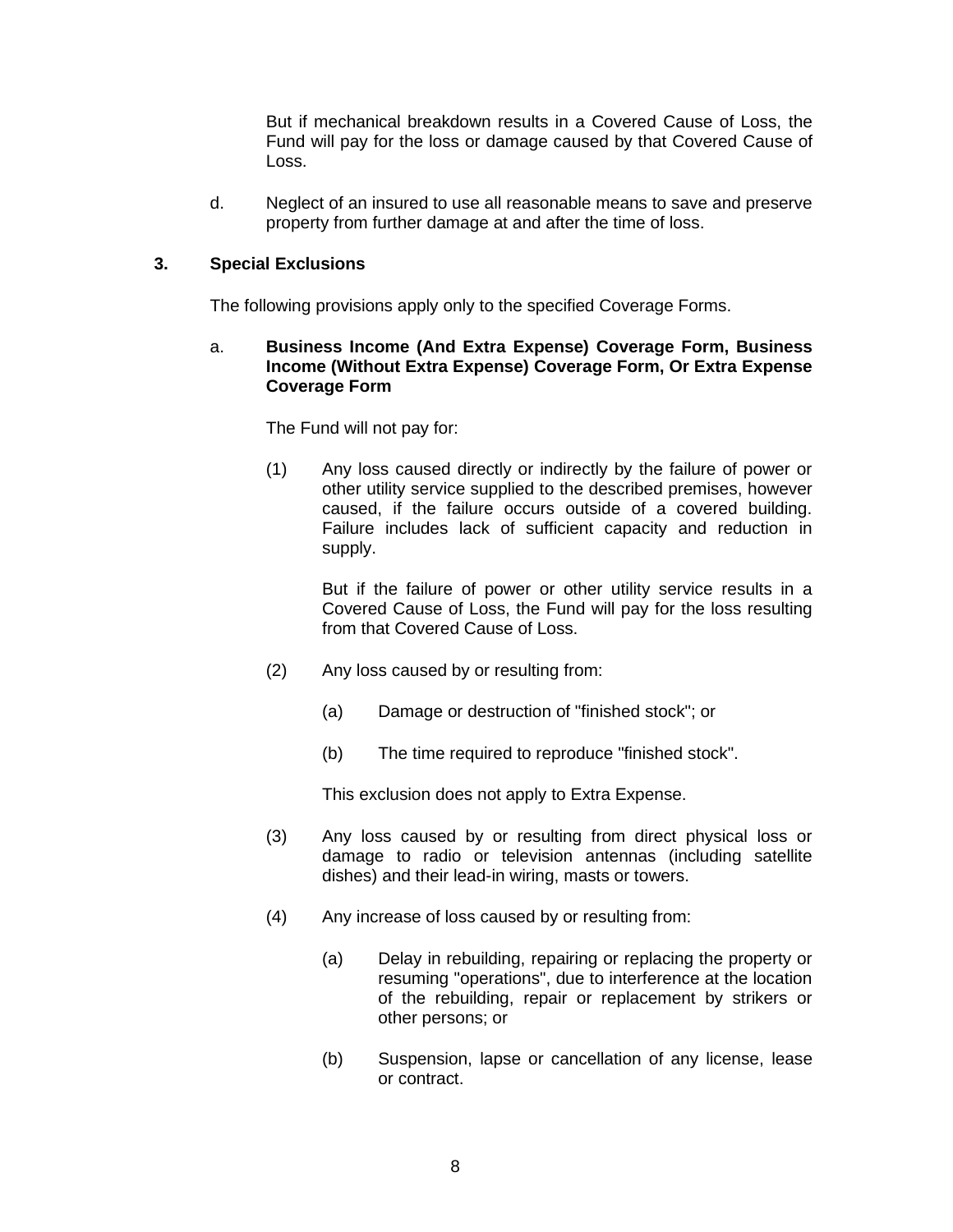- (5) Any Extra Expense caused by or resulting from suspension, lapse or cancellation of any license, lease or contract beyond the "period of restoration".
- (6) Any other consequential loss.

# **C. Additional Coverage – Collapse**

The term Covered Cause of Loss includes the Collapse Additional Coverage as described and limited in **1.** through **5.** below.

- 1. With respect to buildings:
	- a. Collapse means an abrupt falling down or caving in of a building or any part of a building with the result that the building or part of the building cannot be occupied for its intended purpose;
	- b. A building or any part of a building that is in danger of falling down or caving in is not considered to be in a state of collapse;
	- c. A part of a building that is standing is not considered to be in a state of collapse even if it has separated from another part of the building;
	- d. A building that is standing or any part of a building that is standing is not considered to be in a state of collapse even if it shows evidence of cracking, bulging, sagging, bending, leaning, settling, shrinkage or expansion.
- 2. The Fund will pay for direct physical loss or damage to Covered Property, caused by collapse of a building or any part of a building that is insured under this Coverage Form or that contains Covered Property insured under this Coverage Form, if the collapse is caused by one or more of the following:
	- a. Fire; lightning; explosion; windstorm or hail; smoke; aircraft or vehicles; riot or civil commotion; vandalism; leakage from fire extinguishing equipment; sinkhole collapse; volcanic action; breakage of building glass; falling objects; weight of snow, ice or sleet; water damage, meaning accidental discharge or leakage of water or steam as the direct result of the breaking apart or cracking of a plumbing, heating, air conditioning or other system or appliance (other than a sump system including its related equipment and parts), that is located on the described premises and contains water or steam; all only as insured against in this Coverage Part;
	- b. Decay that is hidden from view, unless the presence of such decay is known to an insured prior to collapse;
	- c. Insect or vermin damage that is hidden from view, unless the presence of such damage is known to an insured prior to collapse;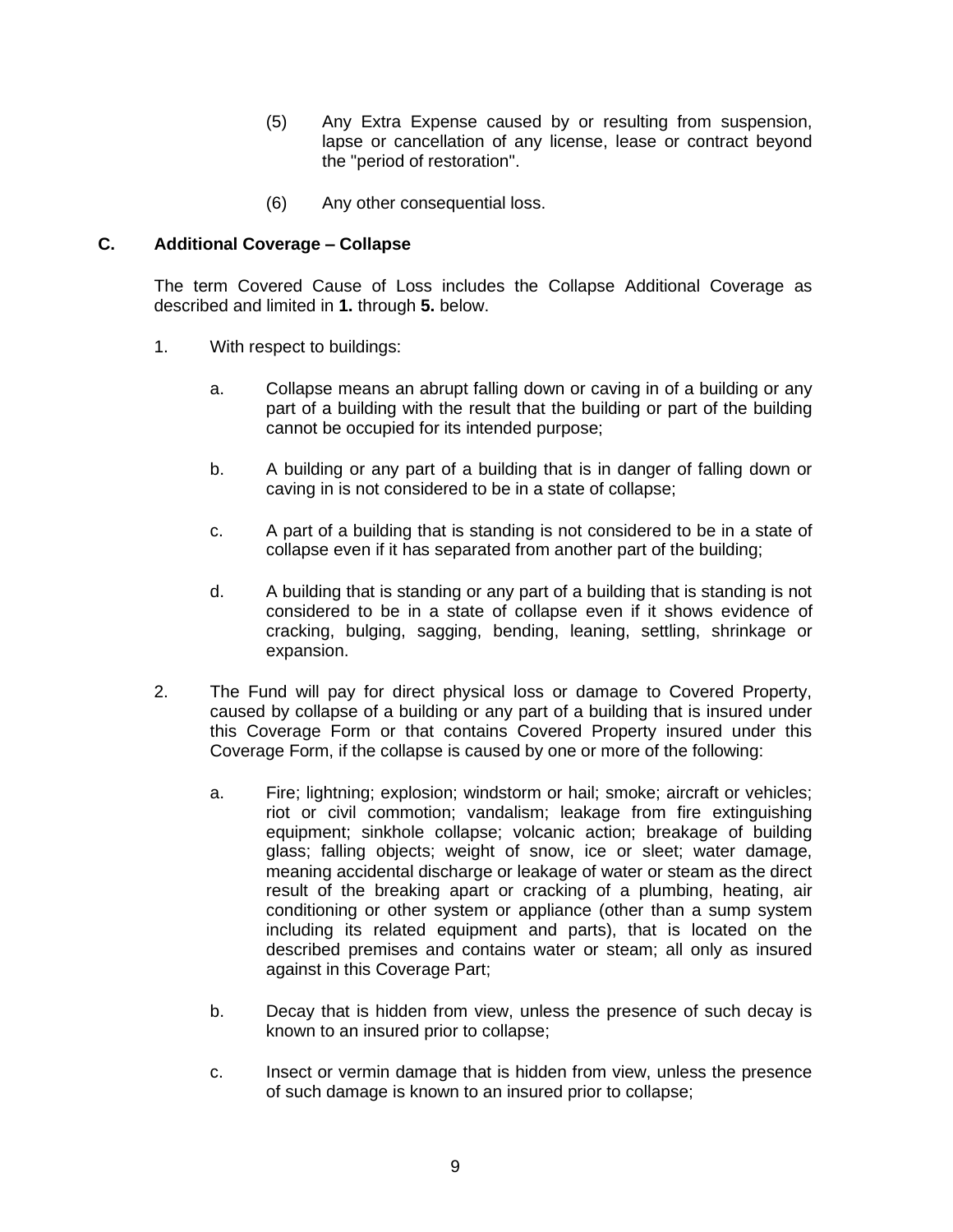- d. Weight of people or personal property;
- e. Weight of rain that collects on a roof;
- f. Use of defective material or methods in construction, remodeling, or renovation if the collapse occurs during the course of the construction, remodeling, or renovation. However, if the collapse occurs after construction, remodeling, or renovation is complete and is caused in part by a cause of loss listed in 2.a. through 2.e., the Fund will pay for the loss or damage even if use of defective material or methods, in construction, remodeling, or renovation, contributes to the collapse.

The criteria set forth in **1.a.** through **1.d.** do not limit the coverage otherwise provided under this Causes of Loss Form for the causes of loss listed in **2.a.**

- 3. With respect to the following property:
	- a. Outdoor radio or television antennas (including satellite dishes) and their lead-in wiring, masts or towers;
	- b. Awnings, gutters and downspouts;
	- c. Yard fixtures;
	- d. Outdoor swimming pools;
	- e. Fences;
	- f. Piers, wharves and docks;
	- g. Beach or diving platforms or appurtenances;
	- h. Retaining walls; and
	- i. Walks, roadways and other paved surfaces;

if the collapse is caused by a cause of loss listed in **2.b.** through **2.f.** the Fund will pay for loss or damage to that property only if:

- a. Such loss or damage is a direct result of the collapse of a building insured under this Coverage Form; and
- b. The property is Covered Property under this Coverage Form.
- 4. If personal property abruptly falls down or caves in and such collapse is not the result of collapse of a building, the Fund will pay for loss or damage to Covered Property caused by such collapse of personal property only if: